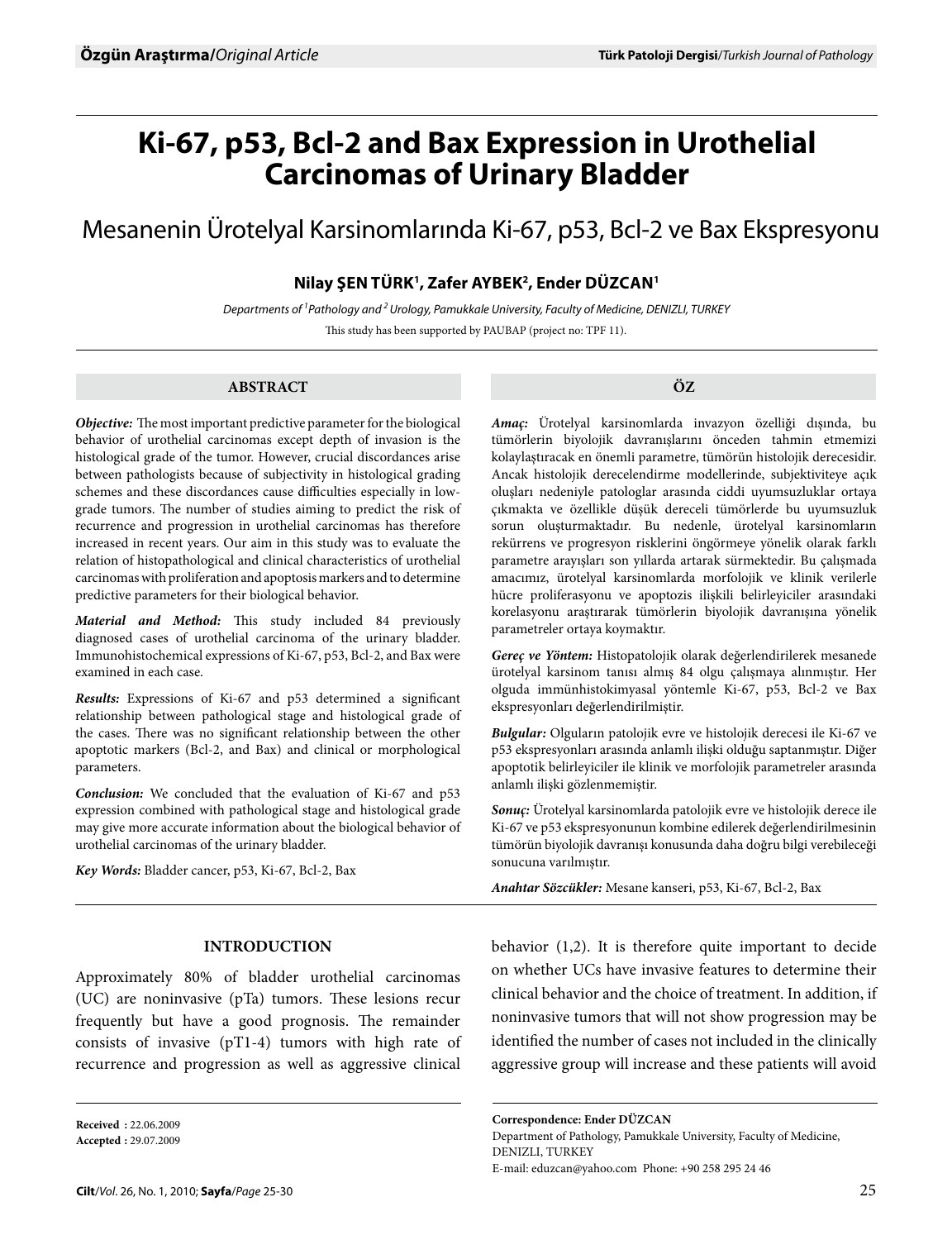unnecessary treatment. The greatest expectation from the large number of studies in recent years is the identification of parameters with proven predictive value that can define the risk of progression and recurrence.

Conflicting results have been obtained regarding the effect of Ki-67, p53, Bcl-2 and Bax proteins on the prognosis of bladder UCs due to the lack of standards in patient selection, staining protocol and threshold values (3-8). There is also limited information on the expression of Ki-67, p53, Bcl-2 and Bax in UCs graded according to the 2004 World Health Organization (WHO) classification (1,8).

Our aim in this study was to evaluate the relationship between the histopathological as well as clinical characteristics of UC (pathological stage, histological grade, multifocality, tumor size, papillary framework, and presence of carcinoma in situ) and proliferation marker Ki-67 and apoptosis markers p53, bcl-2, bax and to find out whether these parameters can be used independently or interdependently to predict the biological behavior of these tumors.

## **MATERIAL and METHOD**

A total of 84 cases that had been investigated histopathologically at the Pamukkale University Medical Faculty Department of Pathology between April 1996 and June 2003 and received a diagnosis of "UC" were included in the study. Hematoxylin-&eosin stained sections of all cases were re-evaluated and graded and staged according to the 2004 WHO classification and 2002 TNM revision, respectively (2). They were also re-evaluated whether papillary framework or carcinoma in situ were present. The clinical information of the patients was obtained from their pathology reports and patient charts.

One paraffin block best represented the tumor tissue was selected in all cases and 4-5 μm-thick sections were obtained on poly-L-lysine coated slides for immunohistochemical staining. The endogenous peroxidase activity of deparaffinized and rehydrated sections was suppressed by 3% hydrogen peroxide solution. The sections were put in a pH=7.3, 10 mM citrate buffer solution into a microwave (700 Watt) 3 times, 10 minutes each, for Ki-67 and bcl-2, and 6 times, 10 minutes each, for p53 and bax. The sections taken from the microwave were washed for 10 minutes in PBS solution. All the following procedures were performed with the automatic method (Ventana, USA). The primary antibodies used for immunohistochemical staining (with clone, manufacturer, dilution, incubation period and positive control) were as follows: Ki-67 (MB67, Neomarkers, USA, 1:100, 30 minutes, tonsil), p53 (DO-7, Neomarkers, USA, 1:100, 60 minutes, high grade urothelial carcinoma), Bcl-2 (100/D5, Neomarkers, USA, 1:100, 30 minutes, follicular lymphoma), Bax (2D2, Neomarkers, USA, 1:25, 30 minutes, Hodgkin's lymphoma).

When immunohistochemical staining was evaluated, the whole section was scanned at the 10x magnification of the microscope (Nikon E200) in each case and the tumor areas with the densest positive staining and the thinnest section were chosen. 40x magnification was then used to calculate the rate of positive staining cells in 1000 tumor cells. Nuclear staining was considered for Ki-67 and p53, and cell membrane and cytoplasmic staining for bcl-2 and bax. The threshold values used for statistical analysis were as follows: Ki-67, 13% (negative: <13%; positive: ≥13%); p53, 20% (negative: <20%; positive:  $\geq$ 20%); bcl-2, 1% (negative: <1%; positive: ≥1%); Bax, 20% (negative: <20%; positive:≥20%)

Statistical analysis of the data was performed by the SPSS 10.0 statistical package software (SPSS Inc., Chicago, IL, USA) using the Chi-square test.

## **RESULTS**

The age range was 40 to 84 (mean $\pm$ SD: 65.15 $\pm$ 11.36) with 75 males and 9 females. All specimens were from transurethal resections (TUR). Re-grading according to the 2004 WHO classification revealed 2 cases of papillary urothelial neoplasm of low malignant potential, 26 lowgrade noninvasive UCs, 2 high-grade noninvasive UCs, 10 low-grade invasive UCs and 44 high-grade invasive UCs. Pathological staging revised according to the 2002 TNM revision revealed 30 noninvasive (pTa) and 54 invasive (32 of pT1 and 22 of pT2) cases. Grouping the cases in highand low-grade histological grades revealed 38 low-grade and 46 high-grade UCs. Of the noninvasive (pTa) cases, 28 were low-grade and 2 high-grade, while of the invasive (pT1 and pT2) cases 10 were low-grade and 44 high-grade. The number of tumors was known in 77 cases with 32 single and 45 multiple tumors. The tumor size was determined in only 42 cases; 25 were smaller than 3 cm and 17 were 3 cm or larger. 43 cases displayed papillary appearance while 41 were non-papillary. All non-papillary cases had a solid growth pattern. Accompanying foci of carcinoma in situ were present in 9 cases. One low grade and 8 high grade invasive carcinomas (5 pT1 and 4 pT2) harbored carcinoma in situ. One was papillary and 8 were non-papillary in appearance.

Considering pathological stage and histological grade, histological grade correlated with increasing stage  $(p=0.000)$ .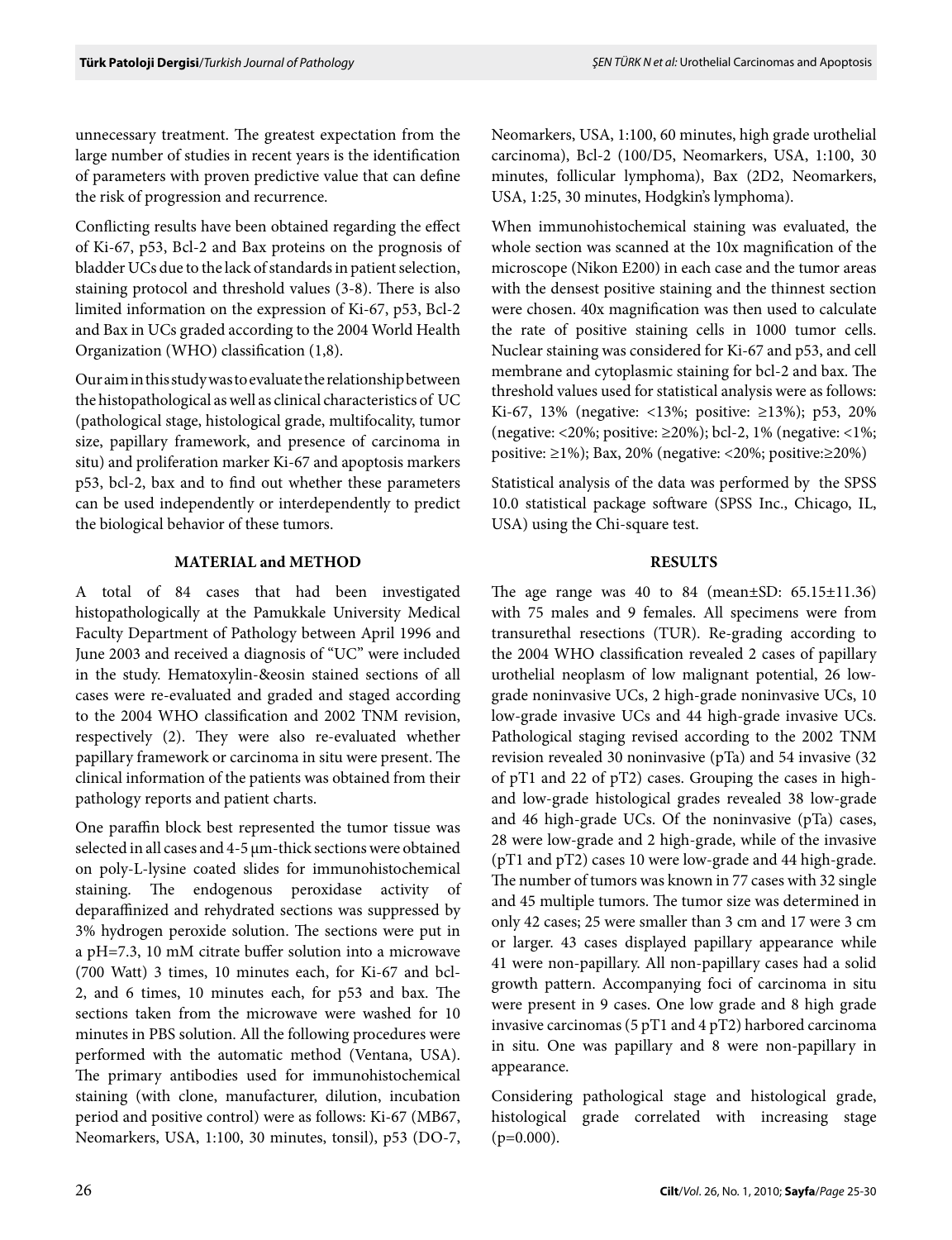Table I summarizes the statistical comparison of Ki-67, p53, Bcl-2 and Bax expressions and the clinical and morphological findings. Ki-67 expression was found in 21 (25%) cases (Figure 1). A correlation was present between Ki-67 expression and pathological stage and histological grade (p=0.010; p=0.005, respectively). Ki-67 expression was significantly higher in non-papillary cases ( $p= 0.017$ ).

p53 expression was found in 40 (47.6%) cases (Figure 2). We found a correlation between p53 expression and pathological stage and histological grade (p=0.003; p=0.000, respectively). p53 expression was high, in a borderline significant manner, in non-papillary cases (p=0.050).

Bcl-2 expression was found in 2 (2.4%) cases and Bax expression in 45 (53.6%). No significant correlation was detected between Bcl-2 or Bax expression and clinical or pathological data (p>0.05).

#### **DISCUSSION**

The 2004 WHO classification classifies UCs that do not invade the basal membrane and stay limited to the epithelium (pTa) as "noninvasive" and those that invade the lamina propria, muscle or deeper tissues (pT1-4) as "invasive" (2). We used the 2004 WHO classification and graded the cases accordingly in our study.

Ki-67 is a nuclear protein coded by a gene localized to chromosome 10 and makes up part of the DNA replicase complex. This protein functions as a cellular proliferation marker and immunohistochemical Ki-67 expression is used to predict proliferative activity, and thus biological aggressiveness of the tumor (9).

Many studies on bladder UCs have found a significant relationship between the pathological stage and histological grade and Ki-67 positivity (7,10-13). Korkolopoulou et al. and Krouse et al. have shown a significant correlation between histological grade and Ki-67 positivity and observed that pTa and pT1 bladder tumors have lower Ki-67 positivity than pT2-4 bladder tumors (10,13). Quintero et al. studied 164 Ta/T1 UC cases and reported increased mean Ki-67 expression with increasing histological grade and tumor invasiveness (1). We also found markedly higher Ki-67 expression in high grade and invasive cases than low grade and non-invasive cases in our study. Ki-67 proliferation index is expected to be higher in high grade and invasive UC than in low grade and noninvasive UC as proliferation becomes uncontrolled due to the dysregulation of cell cycle with decreased differentiation of the tumor. Since papillary framework in UC is seen mostly with low grade and noninvasive tumors the high Ki-67 expression



**Figure 1:** Nuclear Ki-67 expression in high-grade invasive urothelial carcinoma (x200).



**Figure 2:** Nuclear p53 expression in high-grade invasive urothelial carcinoma (x400).

in our cases without a papillary framework, therefore, correlated with the high Ki-67 expression in invasive cases with high histological grade.

Tumor suppressor gene p53 plays an important role in cell cycle regulation (14). A combination of immunohistochemical p53 protein detection and molecular sequence analysis has shown that p53 protein accumulation correlates with the amount of mutant p53 gene (15). Loss of "wild" type p53 expression results in abnormal cell cycle regulation with continuing proliferation of cells with DNA damage (4). Some studies on the relation between p53 positivity and pathological stage in bladder UC have demonstrated the presence of a significant association between p53 expression and pathological stage and histological grade. Increasing stage and histological grade corralate with increased p53 expression (4,5,7,8,11-13,16- 18). Korkolopoulou et al. stated that the observance of p53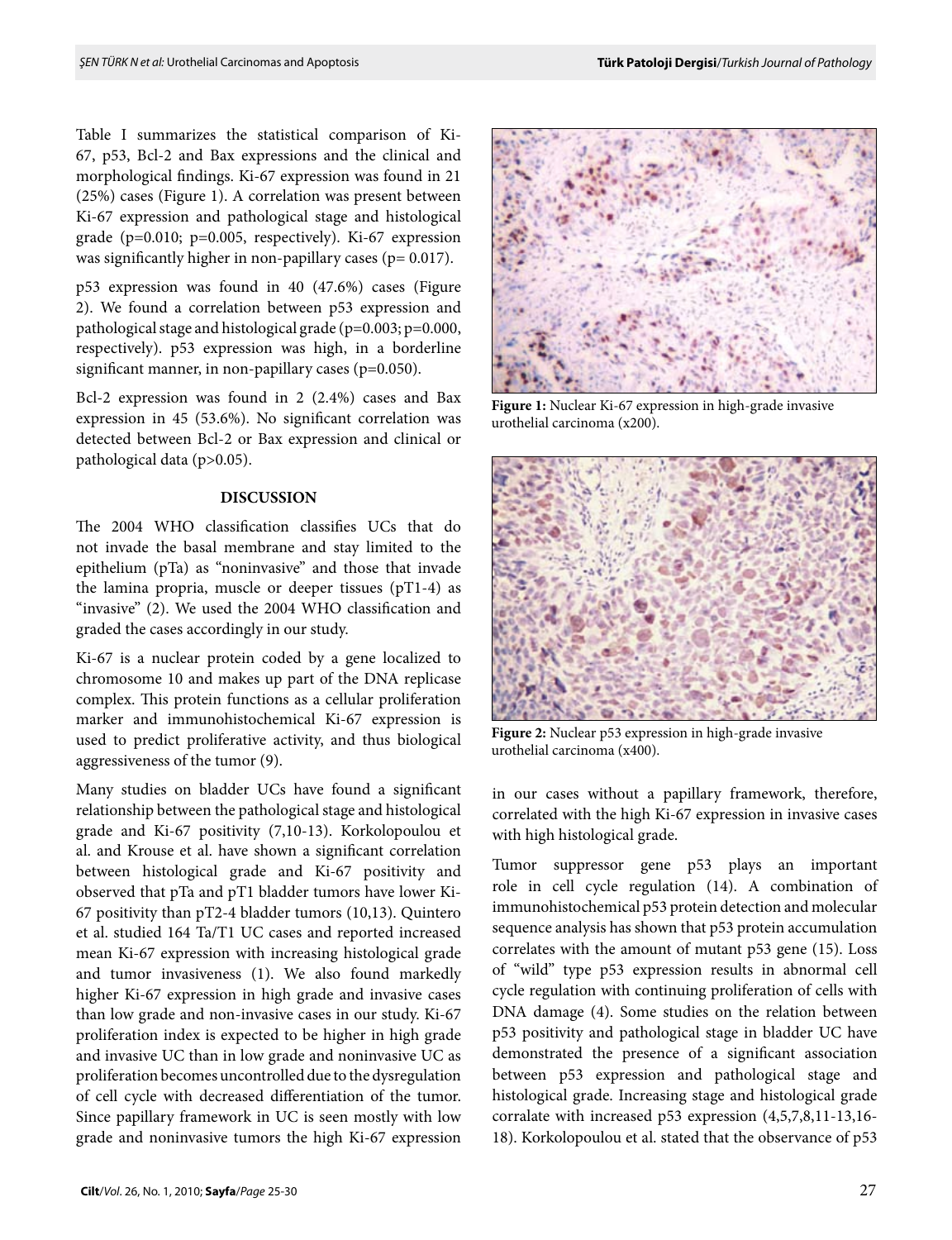|                                                                                   | :<br>'                      |
|-----------------------------------------------------------------------------------|-----------------------------|
|                                                                                   |                             |
|                                                                                   |                             |
|                                                                                   |                             |
|                                                                                   |                             |
|                                                                                   |                             |
|                                                                                   | $\frac{1}{2}$               |
|                                                                                   |                             |
|                                                                                   |                             |
|                                                                                   |                             |
|                                                                                   |                             |
|                                                                                   |                             |
|                                                                                   |                             |
|                                                                                   |                             |
|                                                                                   |                             |
|                                                                                   |                             |
|                                                                                   |                             |
|                                                                                   |                             |
|                                                                                   | $\zeta$                     |
|                                                                                   |                             |
|                                                                                   |                             |
|                                                                                   |                             |
|                                                                                   |                             |
|                                                                                   |                             |
|                                                                                   |                             |
|                                                                                   |                             |
|                                                                                   |                             |
|                                                                                   |                             |
|                                                                                   | i                           |
|                                                                                   |                             |
|                                                                                   |                             |
|                                                                                   |                             |
|                                                                                   |                             |
|                                                                                   |                             |
|                                                                                   |                             |
|                                                                                   |                             |
| l                                                                                 |                             |
|                                                                                   |                             |
|                                                                                   |                             |
|                                                                                   |                             |
|                                                                                   |                             |
|                                                                                   | ı<br>,                      |
| $31 - 2$                                                                          |                             |
|                                                                                   |                             |
|                                                                                   | りりこ<br>$\frac{1}{\epsilon}$ |
|                                                                                   |                             |
|                                                                                   |                             |
|                                                                                   |                             |
|                                                                                   |                             |
|                                                                                   |                             |
|                                                                                   |                             |
|                                                                                   |                             |
|                                                                                   |                             |
|                                                                                   |                             |
|                                                                                   |                             |
|                                                                                   |                             |
|                                                                                   |                             |
|                                                                                   |                             |
|                                                                                   |                             |
|                                                                                   |                             |
| ֧ׅ֧֧֧֧֧֧֧֪֧֚֚֚֚֚֚֚֚֚֚֚֚֚֚֚֚֚֚֚֚֚֚֚֚֚֚֚֚֚֡֕֝֟֓֡֡֡֡֬֝֞֡֡֡֬֝֞֝֬֝֬֝֬֝֬֝֬֝֞֝֬֝֝֬֝֬֝֬֝֬ |                             |
| '<br>'                                                                            |                             |

|                                                 | $(N=84)$<br>Total             | Ki-67                     |                               | $p^*$<br>value | p53                         |                                     | $p_{\text{rule}}^*$ |                                                              | $Bcl-2$                     | $p^*$<br>value |                              | Bax                           | value<br>$\boldsymbol{\dot{q}}$ |
|-------------------------------------------------|-------------------------------|---------------------------|-------------------------------|----------------|-----------------------------|-------------------------------------|---------------------|--------------------------------------------------------------|-----------------------------|----------------|------------------------------|-------------------------------|---------------------------------|
|                                                 |                               | ${}_{13\%}$               | $\geq 13\%$                   |                | $< 20\%$                    | >20%                                |                     | $& 1\%$                                                      | $\geq 1\%$                  |                | ${}_{<20\%}$                 | >20%                          |                                 |
|                                                 |                               | (75%)<br>63               | (25%)<br>$\overline{21}$      |                | $(52.4\%)$<br>44            | (47.6%)<br>$\overline{40}$          |                     | $(97.6\%)$<br>82                                             | (2.4%)<br>$\mathbf{\Omega}$ |                | (46.4%)<br>39                | $(53.6\%)$<br>45              |                                 |
| Pathological stage                              |                               |                           |                               | 0.010          |                             |                                     | 0.003               |                                                              |                             | 0.099          |                              |                               | 0.360                           |
| pТa                                             | (35.7%)<br>$\overline{30}$    | (90%)<br>27               | (10%)<br>3                    |                | (73.3%)<br>22               | (26.7%)<br>${}^{\circ}$             |                     | $(93.3\%)$<br>28                                             | (6.7%)<br>$\sim$            |                | (53.3%)<br>$\frac{6}{2}$     | (46.7%)<br>$\overline{1}$     |                                 |
| $\rm pT1$                                       | $(38.1\%)$<br>32              | (71.9%)<br>23             | $(28.1\%)$<br>ō               |                | (46.9%<br>15                | $(53.1\%)$                          |                     | (100%)<br>32                                                 | $\circ$                     |                | $(43.8\%)$<br>$\overline{4}$ | (56.3%)<br>$\overline{18}$    |                                 |
| $\rm pT2$                                       | $(26.2\%)$<br>22              | $(59.1\%)$<br>13          | (40.9%<br>$\circ$             |                | $(31.8\%)$                  | (68.2%)<br>$\frac{15}{2}$           |                     | (100%)<br>22                                                 | $\circ$                     |                | (40.9%<br>$\circ$            | $(59.1\%)$<br>$\overline{13}$ |                                 |
| 2004 WHO classification                         |                               |                           |                               | 0.007          |                             |                                     | 0.001               |                                                              |                             | 0.066          |                              |                               | 0.579                           |
| <b>PUNLMP</b>                                   | (2.4%)<br>$\sim$              | (100%<br>$\sim$           | $\circ$                       |                | (100%)<br>2                 | $\circ$                             |                     | (100%)<br>$\mathfrak{g}$                                     | $\circ$                     |                | (50%)                        | (50%)                         |                                 |
| Noninvasive urothelial carcinoma, low<br>grade  | 26<br>(31%)                   | (92.3%)<br>24             | (7.7%)<br>$\sim$              |                | $(73.1\%)$<br>$\frac{9}{2}$ | (26.9%)<br>$\overline{a}$           |                     | $(92.3\%)$<br>$^{24}$                                        | (7.7%)<br>2                 |                | (50%)<br>$\overline{13}$     | (50%)<br>$\overline{13}$      |                                 |
| Noninvasive urothelial carcinoma, high<br>grade | (2.4%)<br>$\sim$              | (50%)                     | (50%)                         |                | (50%)                       | (50%)                               |                     | (100%)                                                       | $\circ$                     |                | (100%)                       | $\circ$                       |                                 |
| Invasive urothelial carcinoma, low grade        | (11.9%)<br>$\overline{10}$    | (80%)<br>$^{\circ}$       | (20%)                         |                | (70%)                       | (30%)                               |                     | (100%)<br>$\begin{array}{c}\n 0 \\ \hline\n 0\n \end{array}$ | $\circ$                     |                | (30%)<br>3                   | (70%)<br>$\overline{a}$       |                                 |
| Invasive urothelial carcinoma, high grade       | $(52.4\%)$<br>$\ddot{4}$      | $(63.6\%)$<br>28          | (36.4%)<br>$\overline{16}$    |                | $(34.1\%)$<br>15            | (65.9%)<br>29                       |                     | (100%)<br>4                                                  | $\circ$                     |                | $(45.5\%)$<br>20             | $(54.5\%)$<br>24              |                                 |
| Tumor grade                                     |                               |                           |                               | 0.005          |                             |                                     | 0.000               |                                                              |                             | 0.115          |                              |                               | 0.778                           |
| $\overline{C}$                                  | (45.2%)<br>38                 | $(89.5\%)$<br>34          | (10.5%)<br>4                  |                | (73.7%)<br>28               | (26.3%)<br>$\overline{10}$          |                     | (94.7%)<br>36                                                | (5.3%)<br>$\sim$            |                | (44.7%)<br>$\overline{17}$   | (55.3%)<br>$\overline{21}$    |                                 |
| HG                                              | $(54.8\%)$<br>$\frac{46}{5}$  | (63%)<br>29               | (37%)<br>$\overline{17}$      |                | $(34.8\%)$<br>$\frac{6}{1}$ | (65.2%)<br>$\overline{\mathcal{E}}$ |                     | (100%)<br>$\frac{4}{6}$                                      | $\circ$                     |                | (47.8%)<br>22                | (52.2%)<br>24                 |                                 |
| Number of tumors**                              |                               |                           |                               | 0.500          |                             |                                     | 0.358               |                                                              |                             | 0.902          |                              |                               | 0.064                           |
| $\overline{\phantom{a}}$                        | $(38.1\%)$<br>32              | $(78.1\%)$                | (21.9%)<br>$\overline{a}$     |                | (46.9%)<br>15               | $(53.1\%)$<br>$\overline{17}$       |                     | $(96.9\%)$<br>31                                             | $(3.1\%)$                   |                | (56.3%)<br>$\frac{8}{18}$    | (43.8%)<br>$\overline{1}$     |                                 |
| $\approx$                                       | $(45.2\%)$<br>45              | $(71.1\%)$<br>27          | (28.9%)<br>$\exists$          |                | (57.9%)                     | $(42.1\%)$<br>$\overline{16}$       |                     | $(97.4\%)$<br>57                                             | (2.6%)                      |                | $(34.2\%)$<br>$\mathbf{r}$   | $(65.8\%)$                    |                                 |
| Tumor diameter***                               |                               |                           |                               | 0.224          |                             |                                     | 0.302               |                                                              |                             | 0.332          |                              |                               | 0.793                           |
| $<$ 3 cm                                        | $(29.8\%)$<br>25              | (80%)<br>20               | (20%)<br>S                    |                | (40%)<br>$\overline{a}$     | (60%)<br>15                         |                     | (96%)<br>24                                                  | (4%)<br>$\overline{ }$      |                | (44%)<br>$\equiv$            | (56%)<br>$\overline{14}$      |                                 |
| $\geq$ 3 cm                                     | $(20.2\%)$<br>$\overline{17}$ | $(58.8\%)$<br>$\approx$   | $(41.2\%)$                    |                | (52.9%)                     | $(47.1\%)$<br>∞                     |                     | $(94.1\%)$<br>$\frac{6}{2}$                                  | (5.9%)                      |                | (41.2%)                      | $(58.8\%)$<br>$\approx$       |                                 |
| Papillary framework                             |                               |                           |                               | 0.017          |                             |                                     | 0.050               |                                                              |                             | 0.162          |                              |                               | 0.373                           |
| Present                                         | $(51.2\%)$<br>43              | (86%)<br>37               | (14%)<br>$\circ$              |                | $(62.8\%)$<br>27            | (37.2%)<br>$\overline{2}$           |                     | $(95.3\%)$<br>$\frac{1}{4}$                                  | (4.7%)<br>2                 |                | $(51.2\%)$<br>22             | (48.8%                        |                                 |
| Absent                                          | (48.8%)<br>$\frac{4}{1}$      | $(63.4\%)$<br>26          | $(36.6\%)$<br>$\overline{15}$ |                | $(41.5\%)$                  | $(58.5\%)$<br>24                    |                     | (100%)<br>$\exists$                                          | $\circ$                     |                | $(41.5\%)$                   | $(58.5\%)$<br>24              |                                 |
| Carcinoma in situ                               |                               |                           |                               | 0.839          |                             |                                     | 0.364               |                                                              |                             | 0.620          |                              |                               | 0.561                           |
| Present                                         | (10.7%)<br>$\circ$            | (77.8%)<br>$\overline{a}$ | $(22.2\%)$<br>$\sim$          |                | (66.7%)<br>$\circ$          | (33.3%)<br>3                        |                     | (100%)<br>$\circ$                                            | $\circ$                     |                | $(55.6\%)$<br>S              | (44.4%)<br>4                  |                                 |
| Absent                                          | (89.3%)<br>75                 | (74.7%)<br>56             | (25.3%)<br>$\overline{5}$     |                | (50.7%)<br>38               | (49.3%)<br>37                       |                     | $(97.3\%)$<br>73                                             | (2.7%)<br>Z                 |                | (45.3%)<br>34                | (54.7%)<br>$\frac{1}{4}$      |                                 |

PUNLMP, papillary urothelial neoplasm of low malignant potential; LG, low-grade; HG, high-grade. PUNLMB, papillary urothelial neoplasm of low malignant potential; LG, low-grade; HG, high-grade. <br>\*  $\chi 2$  \*\* Not known in 7 cases. \*\*\* Not known in 42 cases. Not known in  $7$  cases.  $***$ Not known in 42 cases.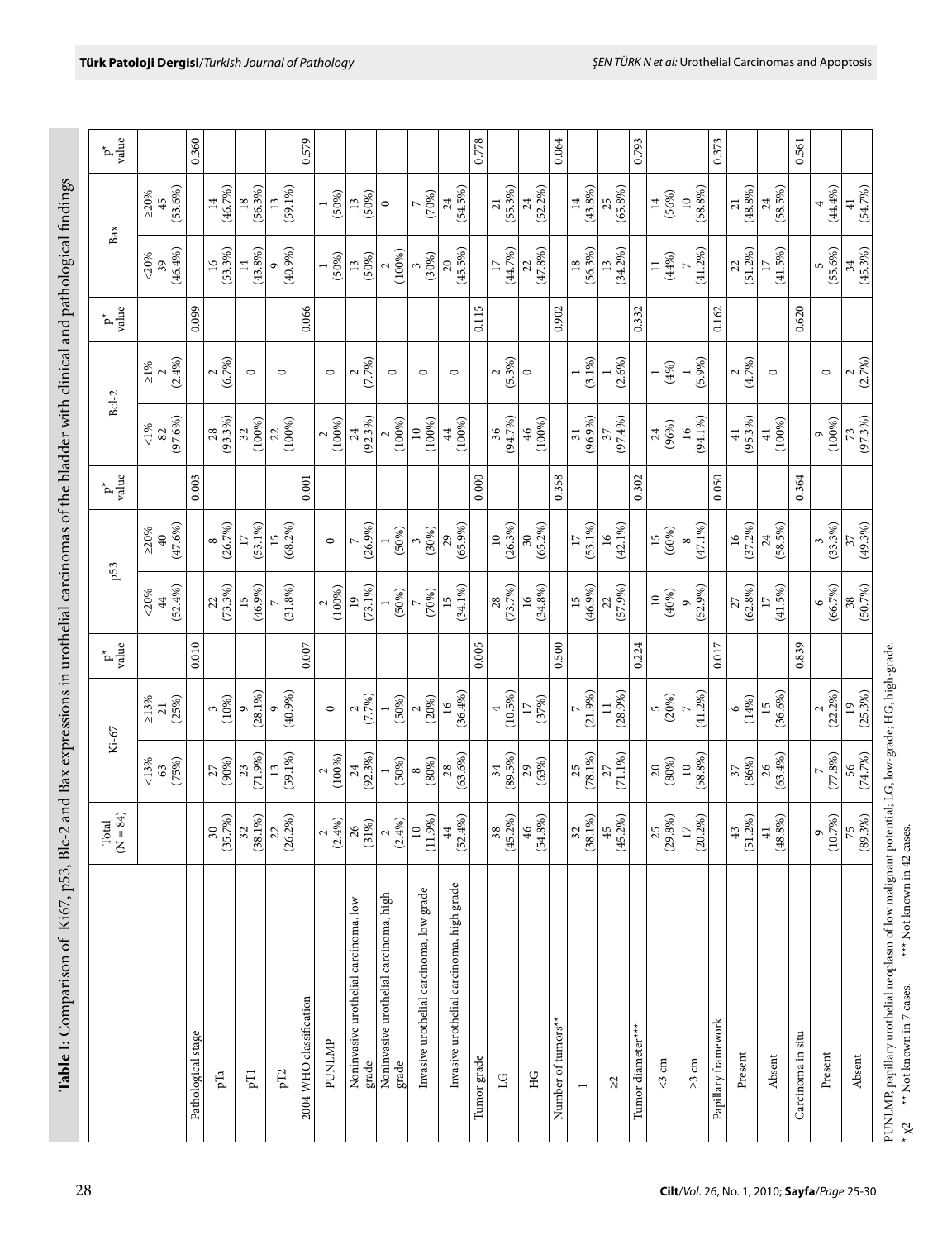expression in advanced stages supports a crucial role for p53 mutations in bladder cancer progression. Although there is an undisputed relationship between p53 positivity and high histological grade, p53 expression can decrease in retrospective studies as paraffin embedded tissues may lost their immunoreactivity in time (5). Our finding that increased p53 expression with increased histological grade and invasion depth of the tumor also supports the role of p53 mutations in UC progression.

Programmed cell death plays an important role in the cellular response to genotoxic stress. Loss of the apoptotic responses in tumor cells is therefore one of the mechanisms that contribute to malignant progression and cancer relapse. Bcl-2 and Bax are two important genes of the apoptotic pathway (16). The Bcl-2 gene product protein is located in the inner mitochondrial membrane and inhibits programmed cell death, thus prolonging cell life without affecting cellular proliferation in the cells that express this oncoprotein (19). Bcl-2 prolongs cell life by inhibiting apoptosis and leads to slower neoplastic growth than that caused by the oncoproteins that stimulate cellular proliferation. Therefore one may expect Bcl-2 expression to be increased in the less aggressive forms of the disease (7). Investigation of the association between Bcl-2 expression and the pathological stage and histological grade in UCs has shown a significant correlation between Bcl-2 positivity and pathological stage and histological grade in some studies (6,17,18). We found a low degree of Bcl-2 positivity only in noninvasive (pTa) and low-grade cases while none of the invasive (pT1 and pT2) and high-grade UC cases showed Bcl-2 expression. These results, although not statistically significant, indicate that the Bcl-2 expression found in UCs is associated with the less aggressive phenotype.

Bax, Bcl-2 gene family member, is a 21 kDa protein that dimerizes with Bcl-2 and stimulates apoptosis (20). Most studies on Bax expression in UC have not found a correlation between Bax positivity and pathological stage and histological grade (5,6,21). Ong et al. have investigated prognostic factors in 83 UC and found a correlation between increased Bax positivity and increased histological grade (6). Our results also did not reveal a statistically significant relationship between Bax positivity and pathological stage and histological grade in UC cases.

In conclusion, we found that Ki-67 and p53 expressions in bladder UCs increased with pathological stage and histological grade and that it was possible to obtain more accurate information about the biological behavior of UC by evaluating these parameters together with morphological findings. The results also support the observation that the

2004 WHO classification corresponds to the biological behavior of these tumors.

#### **REFERENCES**

- 1. *Quintero A, Alvarez-Kindelan J, Luque RJ, Gonzalez-Campora R, Requena MJ, Montironi R, Lopez-Beltran A:* Ki-67 MIB1 labelling index and the prognosis of primary TaT1 urothelial cell carcinoma of the bladder. J Clin Pathol 2006, 59:83-88
- 2. Tumours of the Urinary System. *In Eble JN, Sauter G, Epstein JI, Sesterhenn IA. (Eds):* Pathology&Genetics. Tumours of the Urinary System and Male Genital Organs. Lyon, IARC Press, 2004, 90-109
- 3. *Rodríguez-Alonso A, Pita-Fernández S, González-Carreró J, Nogueira-March JL:* Multivariate analysis of survival, recurrence, progression and development of mestastasis in T1 and T2a transitional cell bladder carcinoma. Cancer 2002, 94:1677-1684
- 4. *Gontero P, Casetta G, Zitella A, Ballario R, Pacchioni D, Magnani C, Muir GH, Tizzani A:* Evaluation of p53 protein overexpression, Ki67 proliferative activity and mitotic index as markers of tumour recurrence in superficial transitional cell carcinoma of the bladder. Eur Urol 2000, 38:287-296
- 5. *Korkolopoulou P, Lazaris ACh, Konstantinidou AE, Kavantzas N, Patsouris E, Christodoulou P, Thomas-Tsagli E, Davaris P:* Differential expression of bcl-2 family proteins in bladder carcinomas Relationship with apoptotic rate and survival. Eur Urol 2002, 41:274-283
- 6. *Ong F, Moonen LM, Gallee MP, ten Bosch C, Zerp SF, Hart AA, Bartelink H, Verheij M:* Prognostic factors in transitional cell cancer of the bladder: an emerging role for bcl-2 and p53. Radiother Oncol 2001, 61:169-175
- 7. *Nakopoulou L, Vourlakou C, Zervas A, Tzonou A, Gakiopoulou H, Dimopoulos MA:* The prevalence of bcl-2, p53 and Ki-67 immunoreactivity in transitional cell bladder carcinomas and their clinicopathologic correlates. Hum Pathol 1998, 29:146-154
- 8. *Gonzalez-Campora R, Davalos-Casanova G, Beato-Moreno A, Garcia-Escudero A, Pareja Megia MJ, Montironi R, Lopez-Beltran A:* BCL-2, TP53 and BAX protein expression in superficial urothelial bladder carcinoma. Cancer Lett 2007, 250:292-299
- 9. *Frank I, Cheville JC, Blute ML, Lohse CM, Karnes RJ, Weaver AL, Sebo TJ, Nehra A, Zincke H:* Prognostic value of p53 and MIB-1 in transitional cell carcinoma of the urinary bladder with regional lymph node involvement. Cancer 2004, 101:1803-1808
- 10. *Krause FS, Feil G, Bichler KH:* İmmunohistochemical examinations (Ki67, p53, nm23) and DNA cytophotometry in bladder cancer. Anticancer Res 2000, 20:5023-5028
- 11. *Camur NK, Kilicaslan I, Gulluoğlu MG, Esen T, Uysal V:* Impact of p53 and Ki-67 in predicting recurrence abd progression of superficial (pTa and pT1) urothelial cell carcinomas of urinary bladder. Pathol Int 2002, 52:463-469
- 12. *Stavropoulos NE, Filiadis I, Ioachim E, Hastazeris K, Tsimaris I, Kalogeras D, Stefanaki S, Agnantis NJ:* Prognostic significance of p53, bcl-2 and Ki-67 in high risk superficial bladder cancer. Anticancer Res 2002, 22:3759-3764
- 13. *Korkolopoulou P, Christodoulou P, Kapralos P, Exarchakos M, Bisbiroula A, Hadjiyannakis M, Georgountzos C, Thomas-Tsagli E:* The role of p53, MDM2 and c-erb B-2 oncoproteins, epidermal growth factor receptor and proliferation markers in the prognosis of urinary bladder cancer. Pathol Res Pract 1997, 193:767-775